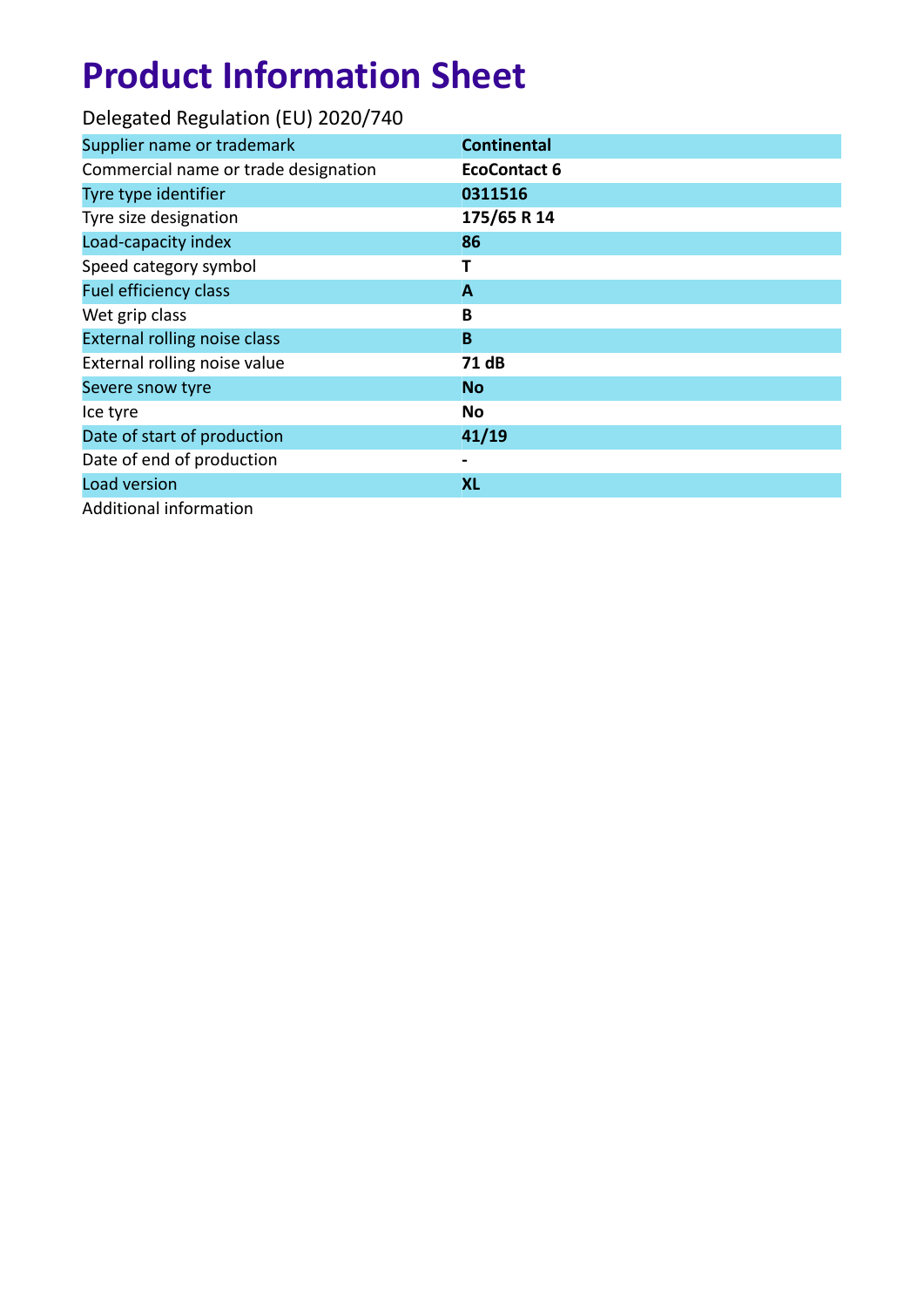

#### **Continental**

#### 0311516

 $C1$ 

### 175/65 R 14 86 T XL



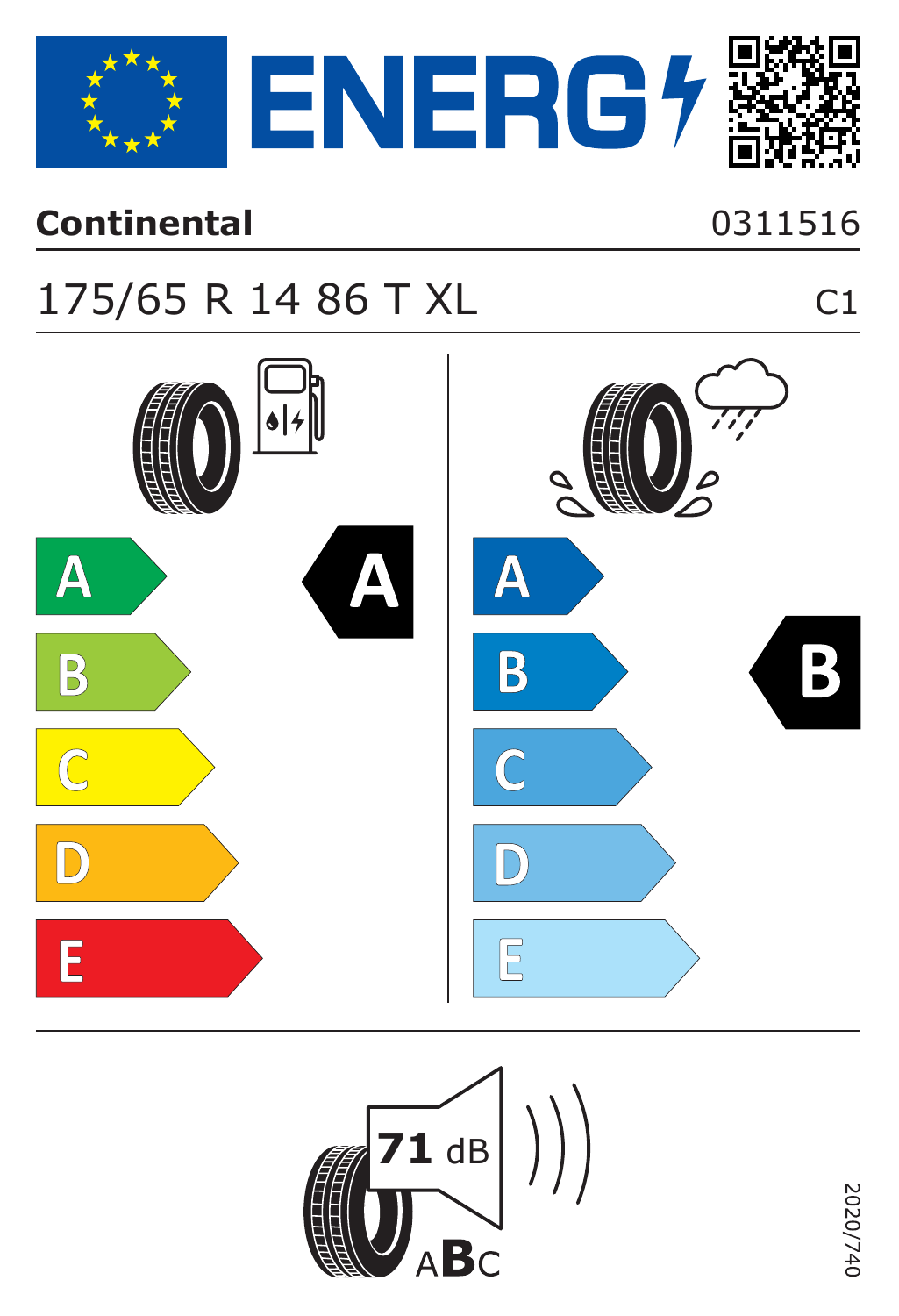| Delegated Regulation (EU) 2020/740   |                   |
|--------------------------------------|-------------------|
| Supplier name or trademark           | <b>KUMHO KH27</b> |
| Commercial name or trade designation | <b>KH27</b>       |
| Tyre type identifier                 | 2245233           |
| Tyre size designation                | 185/55R15         |
| Load-capacity index                  | 86                |
| Speed category symbol                | н                 |
| <b>Fuel efficiency class</b>         | B                 |
| Wet grip class                       | B                 |
| External rolling noise class         | B                 |
| External rolling noise value         | 71 dB             |
| Severe snow tyre                     | <b>No</b>         |
| Ice tyre                             | No                |
| Date of start of production          | 05/21             |
| Date of end of production            | 05/24             |
| Load version                         | <b>XL</b>         |
| Additional information               |                   |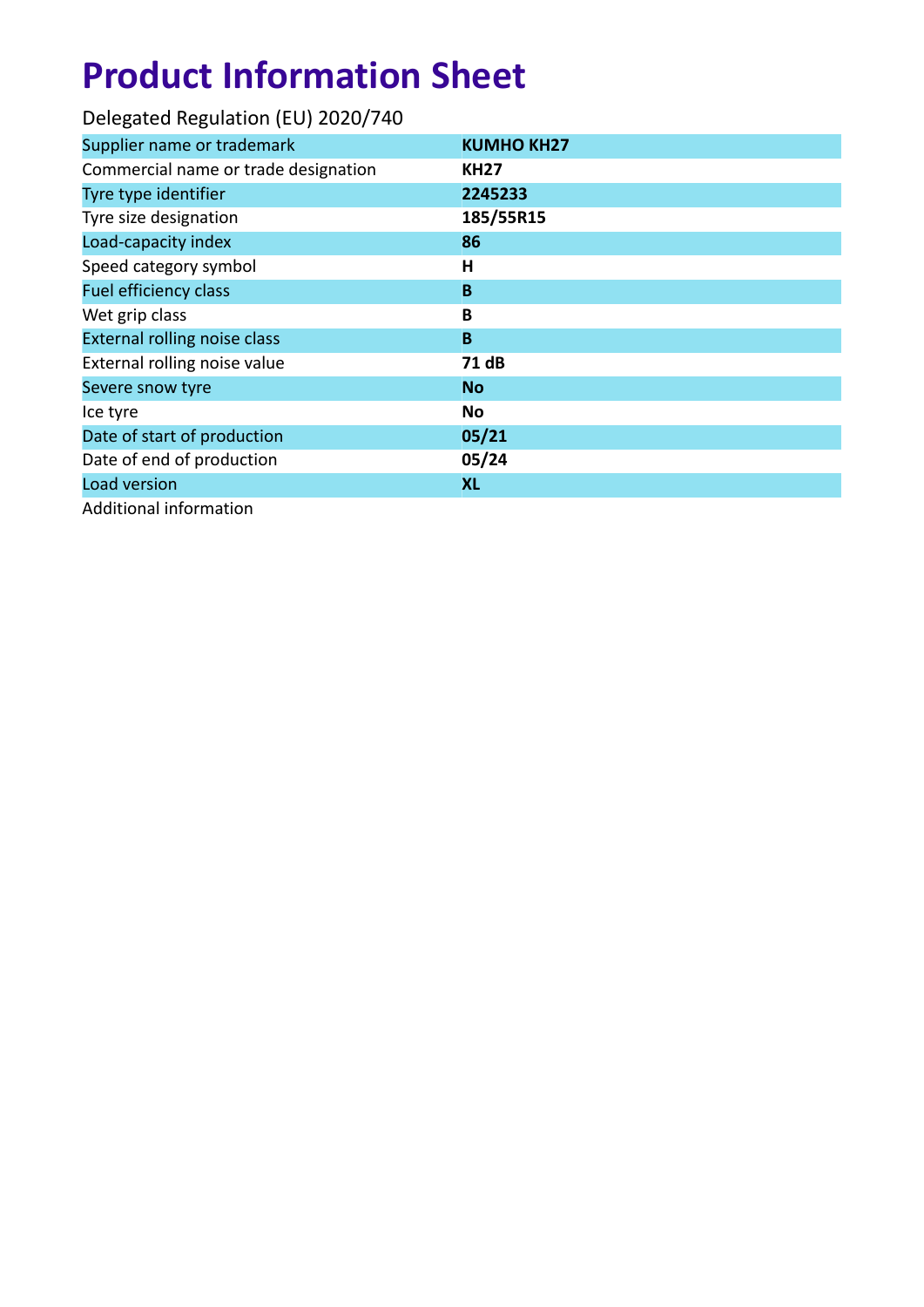

#### **KUMHO KH27** 2245233

2020/740

2020/740

### 185/55R15 86 H C1



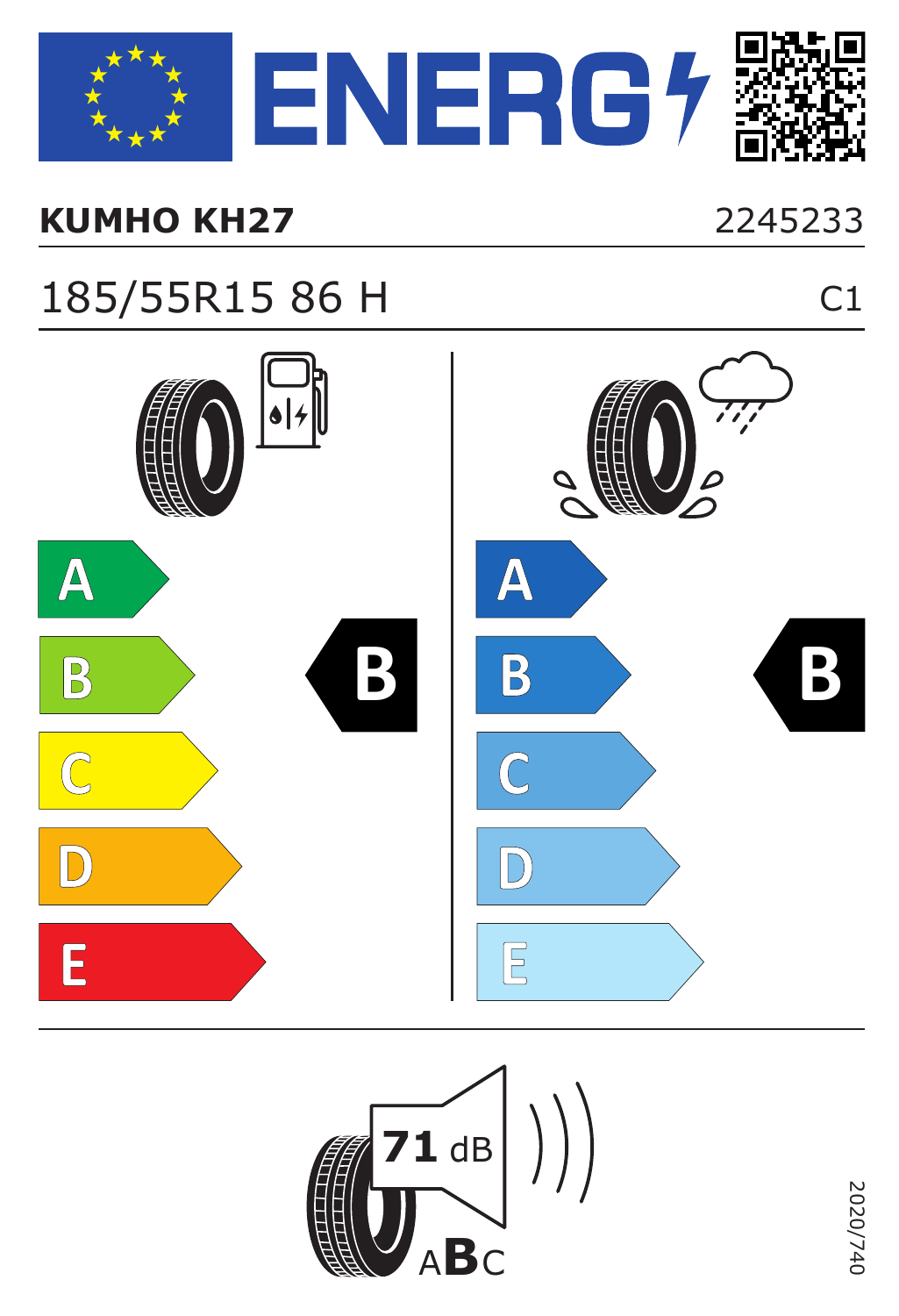| Delegated Regulation (EU) 2020/740   |                |
|--------------------------------------|----------------|
| Supplier name or trademark           | <b>Hankook</b> |
| Commercial name or trade designation | veNtus PRime3  |
| Tyre type identifier                 | 1025277        |
| Tyre size designation                | 195/45R16      |
| Load-capacity index                  | 84             |
| Speed category symbol                | н              |
| <b>Fuel efficiency class</b>         | B              |
| Wet grip class                       | B              |
| External rolling noise class         | B              |
| External rolling noise value         | 70 dB          |
| Severe snow tyre                     | <b>No</b>      |
| Ice tyre                             | No             |
| Date of start of production          | 45/19          |
| Date of end of production            |                |
| Load version                         | <b>XL</b>      |
| Additional information               |                |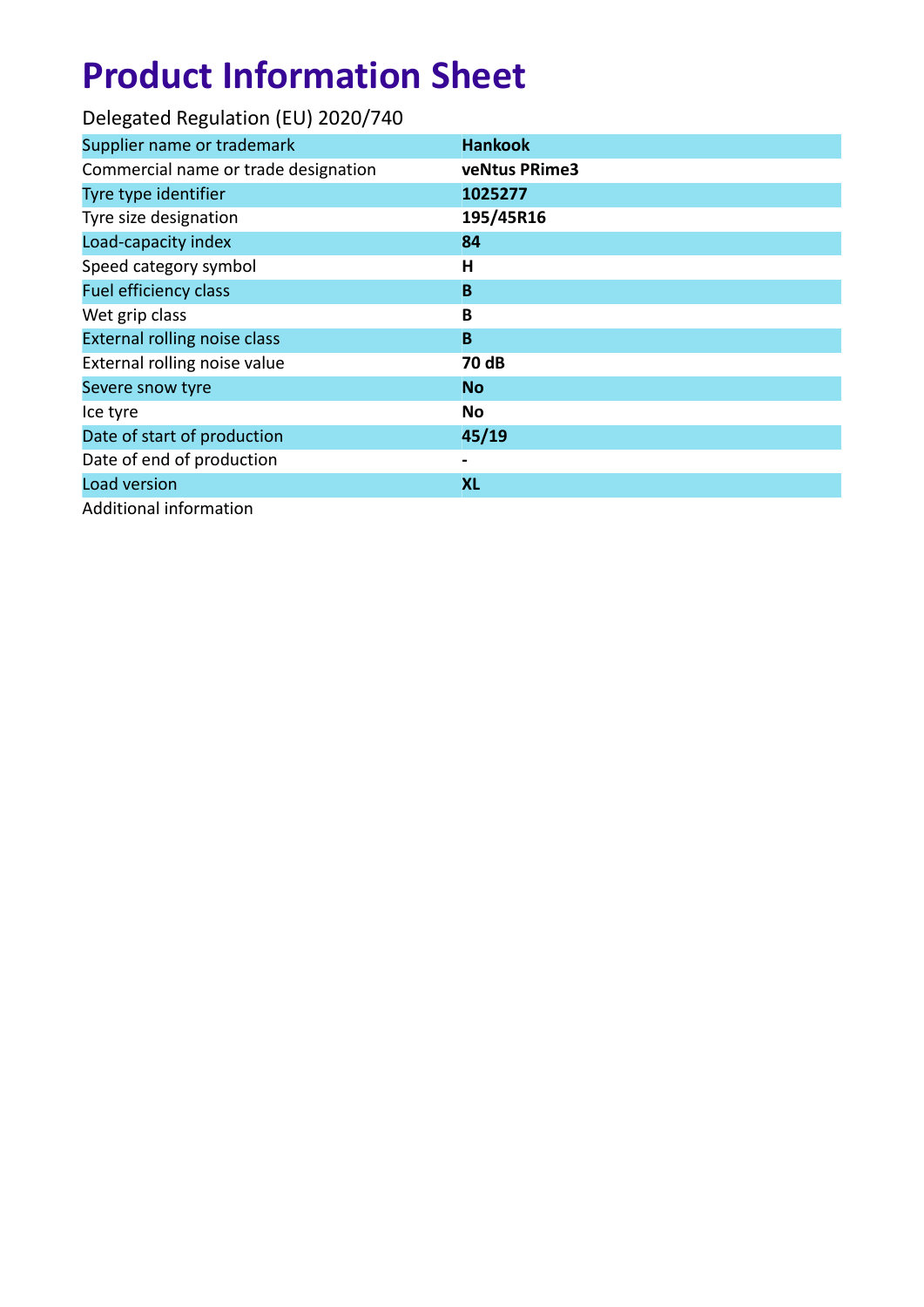

#### **Hankook**

#### $C1$

### 195/45R16 84 H XL



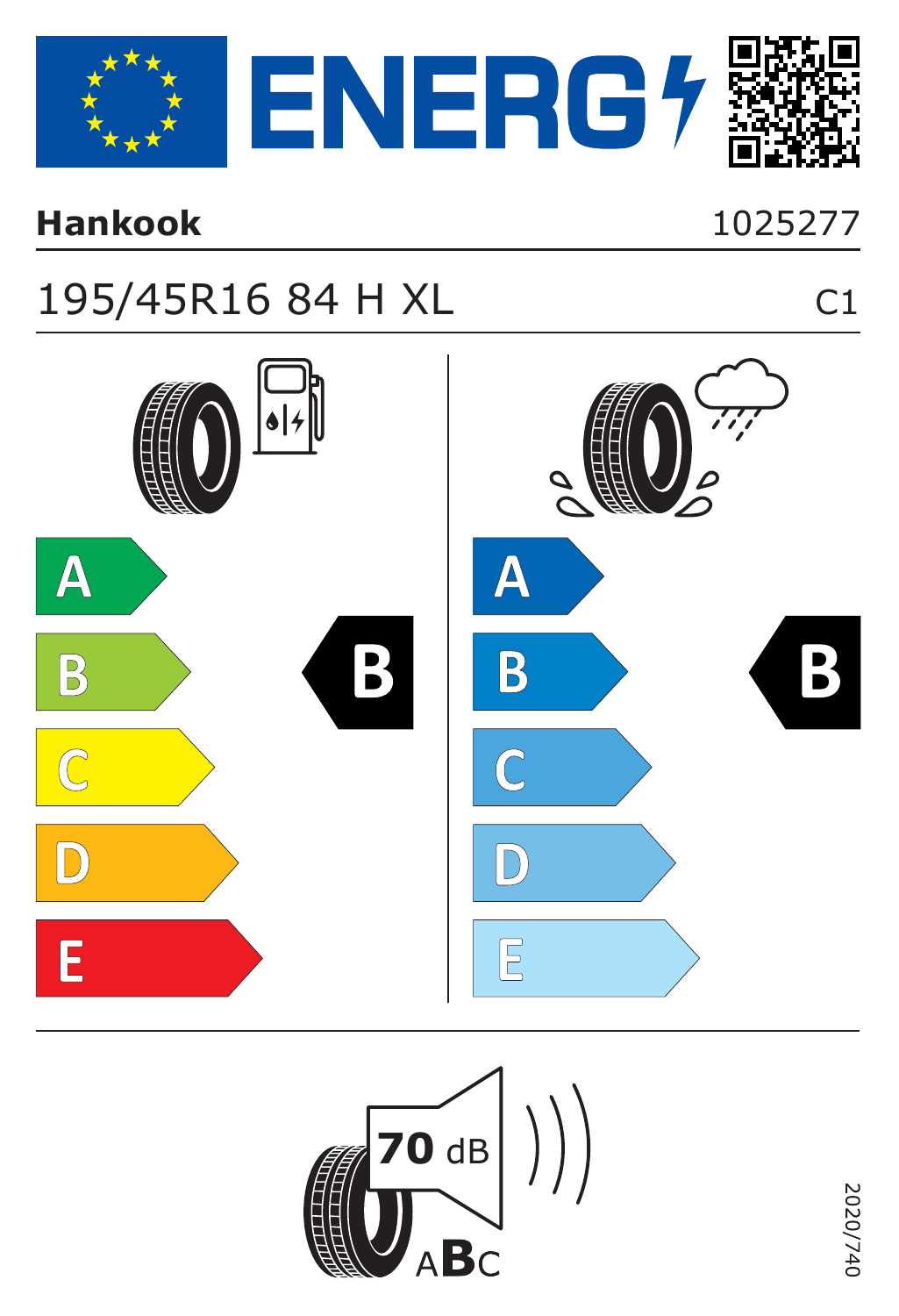| Delegated Regulation (EU) 2020/740   |                   |
|--------------------------------------|-------------------|
| Supplier name or trademark           | <b>KUMHO KH27</b> |
| Commercial name or trade designation | <b>KH27</b>       |
| Tyre type identifier                 | 2245223           |
| Tyre size designation                | 175/65R14         |
| Load-capacity index                  | 86                |
| Speed category symbol                | т                 |
| <b>Fuel efficiency class</b>         | B                 |
| Wet grip class                       | B                 |
| External rolling noise class         | B                 |
| External rolling noise value         | 71 dB             |
| Severe snow tyre                     | <b>No</b>         |
| Ice tyre                             | No                |
| Date of start of production          | 05/21             |
| Date of end of production            | 05/24             |
| Load version                         | <b>XL</b>         |
| Additional information               |                   |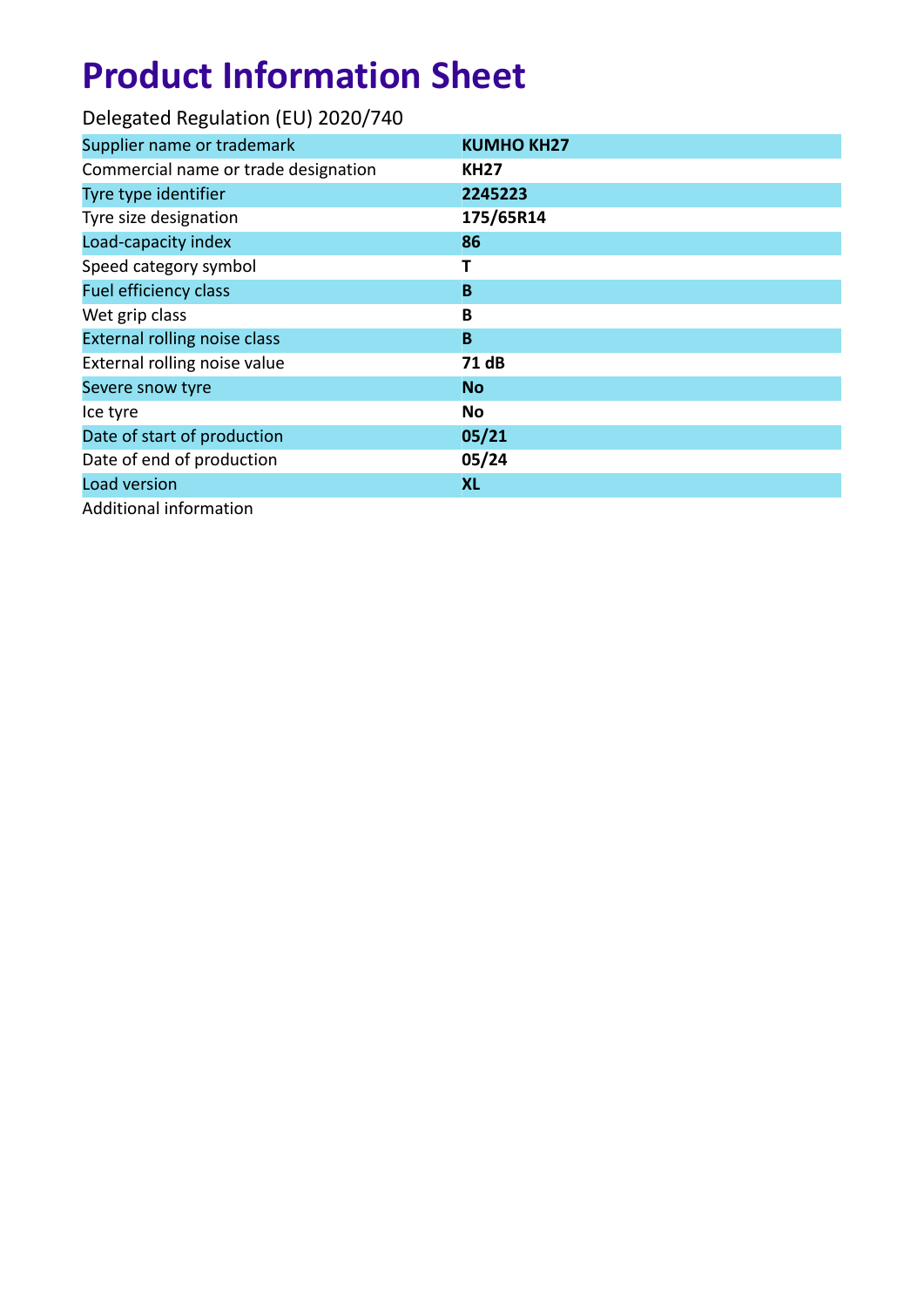

#### **KUMHO KH27** 2245223

### 175/65R14 86 T C1